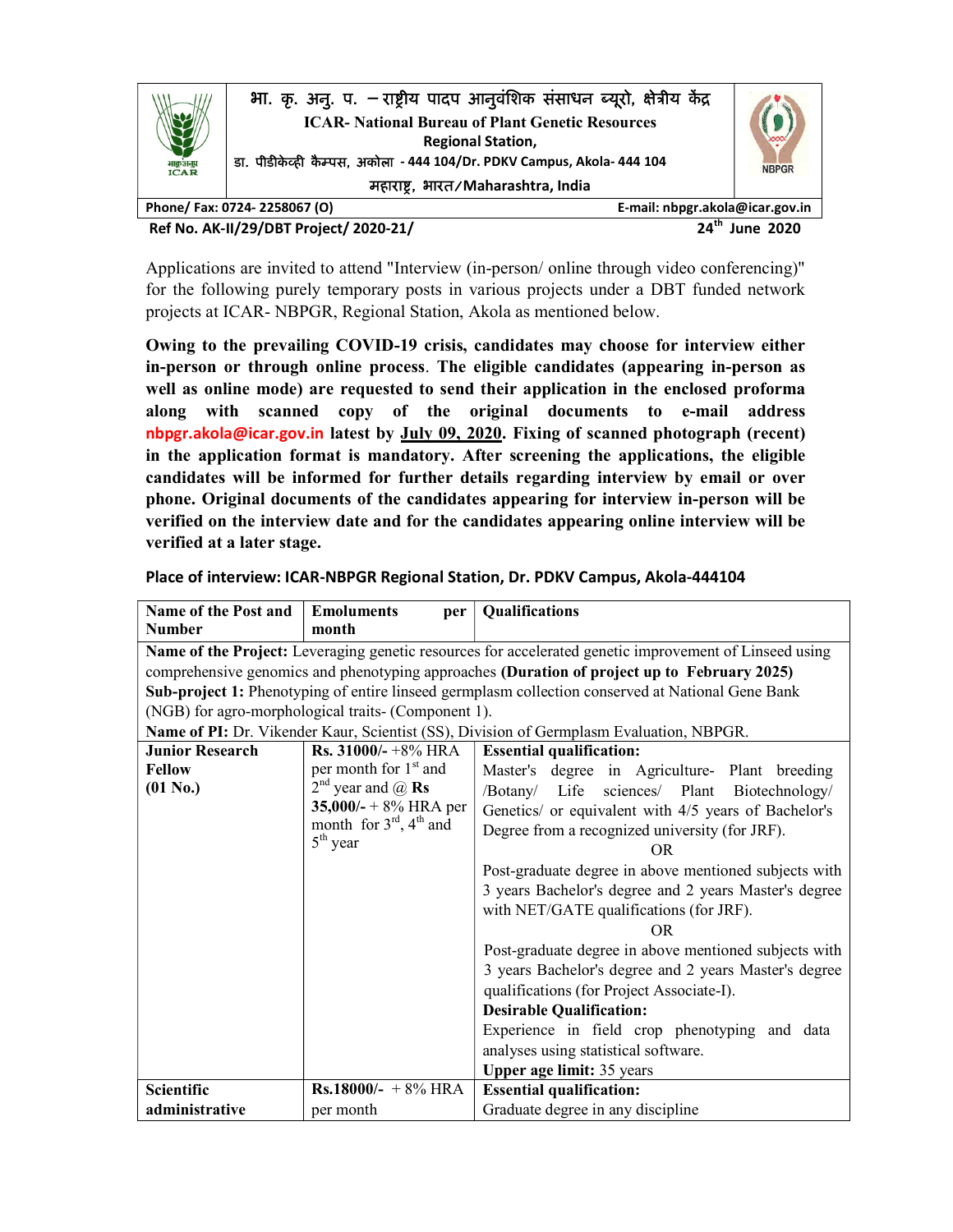| assistant/Field                                                                                                                                                                                |                                                                                                        | Desirable Qualification: Experience of work in                                                       |  |  |
|------------------------------------------------------------------------------------------------------------------------------------------------------------------------------------------------|--------------------------------------------------------------------------------------------------------|------------------------------------------------------------------------------------------------------|--|--|
| worker                                                                                                                                                                                         |                                                                                                        | agricultural fields/farms such as sowing, harvesting,                                                |  |  |
| $(01 N_0.)$                                                                                                                                                                                    |                                                                                                        | data recording. Basic knowledge of computer, MS                                                      |  |  |
|                                                                                                                                                                                                |                                                                                                        | office (Word, Excel, Power point etc.)                                                               |  |  |
|                                                                                                                                                                                                |                                                                                                        | Upper age limit: 50 years                                                                            |  |  |
| Project 2: Mainstreaming sesame germplasm for productivity enhancement and sustainability<br>through genomic assisted core development and trait discovery (duration of project up to February |                                                                                                        |                                                                                                      |  |  |
| 2025)                                                                                                                                                                                          |                                                                                                        |                                                                                                      |  |  |
|                                                                                                                                                                                                |                                                                                                        | Sub-project 5: Identification of abiotic stress (water logging & drought) tolerant sesame genotypes. |  |  |
| (Component 3).                                                                                                                                                                                 |                                                                                                        |                                                                                                      |  |  |
|                                                                                                                                                                                                |                                                                                                        | Name of PI: Dr. Sunil Shriram Gomashe, Senior Scientist, ICAR-NBGPR, Regional Station, Akola.        |  |  |
| Project Assistant/Field                                                                                                                                                                        | <b>Rs.20000/-</b> +8% HRA                                                                              | <b>Essential qualification:</b>                                                                      |  |  |
| assistant/Laboratory                                                                                                                                                                           | per month                                                                                              | Graduation in Life Sciences/ Botany/ Agriculture or                                                  |  |  |
| assistant/Technician                                                                                                                                                                           |                                                                                                        | equivalent.                                                                                          |  |  |
| $(01 N_0.)$                                                                                                                                                                                    |                                                                                                        | <b>Desirable Qualification:</b>                                                                      |  |  |
|                                                                                                                                                                                                |                                                                                                        | Experience in field crops/laboratory work, handling of                                               |  |  |
|                                                                                                                                                                                                |                                                                                                        | office documents, basic knowledge of computer and                                                    |  |  |
|                                                                                                                                                                                                |                                                                                                        | data entry, etc.                                                                                     |  |  |
|                                                                                                                                                                                                |                                                                                                        | <b>Upper age limit: 50 years</b>                                                                     |  |  |
| <b>Scientific</b>                                                                                                                                                                              | Rs.18000/- + $8\%$ HRA                                                                                 | <b>Essential qualification:</b>                                                                      |  |  |
| administrative                                                                                                                                                                                 | per month                                                                                              | Graduate degree in any discipline                                                                    |  |  |
| assistant/Field                                                                                                                                                                                |                                                                                                        | Desirable Qualification: Experience of work in                                                       |  |  |
| worker                                                                                                                                                                                         |                                                                                                        | agricultural fields/farms such as sowing, harvesting,                                                |  |  |
| $(01 N_0.)$                                                                                                                                                                                    |                                                                                                        | data recording. Basic knowledge of computer, MS                                                      |  |  |
|                                                                                                                                                                                                |                                                                                                        | office (Word, Excel, Power point etc.)                                                               |  |  |
|                                                                                                                                                                                                |                                                                                                        | <b>Upper age limit: 50 years</b>                                                                     |  |  |
|                                                                                                                                                                                                |                                                                                                        | Project 3: Exploiting Genetic Diversity for improvement of Safflower through Genomics-Assisted       |  |  |
| Discovery of QTLs/Genes Associated with Agronomic Traits (duration of project up to February<br>2025)                                                                                          |                                                                                                        |                                                                                                      |  |  |
| <b>Sub-project 1:</b> Development of molecular core set of safflower (C. tinctorius L.) through GBS.                                                                                           |                                                                                                        |                                                                                                      |  |  |
|                                                                                                                                                                                                |                                                                                                        |                                                                                                      |  |  |
|                                                                                                                                                                                                |                                                                                                        |                                                                                                      |  |  |
| (Component 1).                                                                                                                                                                                 |                                                                                                        |                                                                                                      |  |  |
| <b>Junior Research</b>                                                                                                                                                                         | Name of PI: Dr. S. Rajkumar, Senior Scientist, ICAR-NBGPR, New Delhi.<br><b>Rs. 31000/-</b> $+8\%$ HRA | <b>Essential qualification:</b>                                                                      |  |  |
| <b>Fellow</b>                                                                                                                                                                                  | per month for 1 <sup>st</sup> and                                                                      | Master's degree in Agriculture- Plant breeding                                                       |  |  |
| $(01 N_0.)$                                                                                                                                                                                    | $2^{nd}$ year and $@$ Rs                                                                               | /Botany/ Life<br>sciences/ Plant<br>Biotechnology/                                                   |  |  |
|                                                                                                                                                                                                | $35,000/- + 8\%$ HRA per                                                                               | Genetics/ or equivalent with 4/5 years of Bachelor's                                                 |  |  |
|                                                                                                                                                                                                | month for $3^{\text{rd}}$ , $4^{\text{th}}$ and                                                        | Degree from a recognized university (for JRF).                                                       |  |  |
|                                                                                                                                                                                                | $5th$ year                                                                                             |                                                                                                      |  |  |
|                                                                                                                                                                                                |                                                                                                        | Post-graduate degree in above mentioned subjects with                                                |  |  |
|                                                                                                                                                                                                |                                                                                                        | 3 years Bachelor's degree and 2 years Master's degree                                                |  |  |
|                                                                                                                                                                                                |                                                                                                        | with NET/GATE qualifications (for JRF).                                                              |  |  |
|                                                                                                                                                                                                |                                                                                                        | <b>OR</b>                                                                                            |  |  |
|                                                                                                                                                                                                |                                                                                                        | Post-graduate degree in above mentioned subjects with                                                |  |  |
|                                                                                                                                                                                                |                                                                                                        | 3 years Bachelor's degree and 2 years Master's degree                                                |  |  |
|                                                                                                                                                                                                |                                                                                                        | qualifications (for Project Associate-I).                                                            |  |  |
|                                                                                                                                                                                                |                                                                                                        | <b>Desirable Qualification:</b>                                                                      |  |  |
|                                                                                                                                                                                                |                                                                                                        | Experience in field crop phenotyping and data                                                        |  |  |
|                                                                                                                                                                                                |                                                                                                        | analyses using statistical software.                                                                 |  |  |
|                                                                                                                                                                                                |                                                                                                        | Upper age limit: 35 years                                                                            |  |  |
| Project Assistant/Field                                                                                                                                                                        | $Rs.20000/- + 8\%$ HRA                                                                                 | <b>Essential qualification:</b>                                                                      |  |  |
| assistant/Laboratory                                                                                                                                                                           | per month                                                                                              | Graduation in Life Sciences/ Botany/ Agriculture or                                                  |  |  |
| assistant/Technician<br>$(01 N_0.)$                                                                                                                                                            |                                                                                                        | equivalent.<br><b>Desirable Qualification:</b>                                                       |  |  |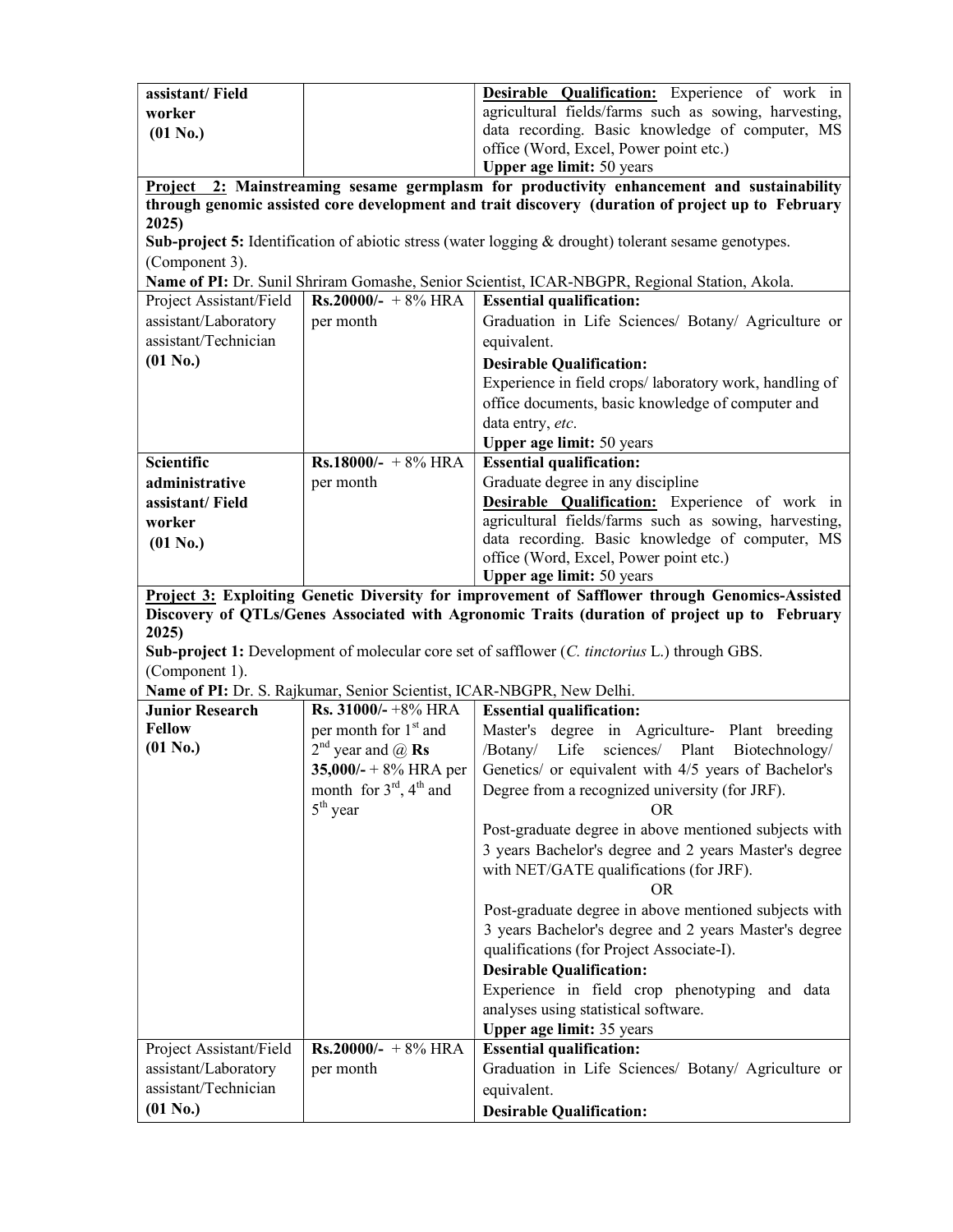|                                                                                                       |                                                                                                         | Experience in field crops/laboratory work, handling of                                         |  |  |  |  |
|-------------------------------------------------------------------------------------------------------|---------------------------------------------------------------------------------------------------------|------------------------------------------------------------------------------------------------|--|--|--|--|
|                                                                                                       |                                                                                                         | office documents, basic knowledge of computer and                                              |  |  |  |  |
|                                                                                                       |                                                                                                         | data entry, etc.                                                                               |  |  |  |  |
|                                                                                                       |                                                                                                         | <b>Upper age limit: 50 years</b>                                                               |  |  |  |  |
| Project 4: Exploitation of genomic resources for improvement of niger (Guizotia abyssinica L. F.Cass) |                                                                                                         |                                                                                                |  |  |  |  |
|                                                                                                       |                                                                                                         | through breeding and biotechnological tools (duration of project up to February 2024)          |  |  |  |  |
|                                                                                                       | Sub Project- 1: Seed multiplication and characterization of entire plant genetic resources available at |                                                                                                |  |  |  |  |
| NIPGR and PC unit for major agronomic traits including autogamy, non-shattering, high harvest index   |                                                                                                         |                                                                                                |  |  |  |  |
|                                                                                                       | traits and oil quality in different agro-climatic conditions (Component 3).                             |                                                                                                |  |  |  |  |
|                                                                                                       |                                                                                                         | Name of PI: Dr. J Radhamani, Principal Scientist, ICAR-NBGPR, New Delhi.                       |  |  |  |  |
| <b>Junior Research</b>                                                                                | Rs. $31000/- +8\%$ HRA                                                                                  | <b>Essential qualification:</b>                                                                |  |  |  |  |
| Fellow                                                                                                | per month for 1 <sup>st</sup> and                                                                       | Master's degree in Agriculture- Plant breeding                                                 |  |  |  |  |
| $(01$ No.)                                                                                            | $2^{nd}$ year and $\omega$ Rs                                                                           | sciences/ Plant<br>/Botany/ Life<br>Biotechnology/                                             |  |  |  |  |
|                                                                                                       | 35,000/- + $8\%$ HRA per                                                                                | Genetics/ or equivalent with 4/5 years of Bachelor's                                           |  |  |  |  |
|                                                                                                       | month for $3^{rd}$ , $4^{th}$ and                                                                       | Degree from a recognized university (for JRF).                                                 |  |  |  |  |
|                                                                                                       | $5th$ year                                                                                              | OR.                                                                                            |  |  |  |  |
|                                                                                                       |                                                                                                         | Post-graduate degree in above mentioned subjects with                                          |  |  |  |  |
|                                                                                                       |                                                                                                         | 3 years Bachelor's degree and 2 years Master's degree                                          |  |  |  |  |
|                                                                                                       |                                                                                                         | with NET/GATE qualifications (for JRF).                                                        |  |  |  |  |
|                                                                                                       |                                                                                                         | OR.                                                                                            |  |  |  |  |
|                                                                                                       |                                                                                                         | Post-graduate degree in above mentioned subjects with                                          |  |  |  |  |
|                                                                                                       | 3 years Bachelor's degree and 2 years Master's degree                                                   |                                                                                                |  |  |  |  |
|                                                                                                       | qualifications (for Project Associate-I).                                                               |                                                                                                |  |  |  |  |
|                                                                                                       |                                                                                                         | <b>Desirable Qualification:</b>                                                                |  |  |  |  |
|                                                                                                       |                                                                                                         | Experience in field crop phenotyping and data                                                  |  |  |  |  |
|                                                                                                       |                                                                                                         | analyses using statistical software.                                                           |  |  |  |  |
|                                                                                                       |                                                                                                         | Upper age limit: 35 years                                                                      |  |  |  |  |
| Project 5:                                                                                            |                                                                                                         | Genetic Enhancement of Minor Pulses: Characterization, Evaluation, Genetic                     |  |  |  |  |
|                                                                                                       |                                                                                                         | Enhancement and Generation of Genomic Resources for Accelerated Utilization and Improvement of |  |  |  |  |
|                                                                                                       | Minor Pulses (duration of project up to October 2021)                                                   |                                                                                                |  |  |  |  |
|                                                                                                       |                                                                                                         | Sub-project 3: Characterization, Evaluation of Genetic Resources for Genetic Enhancement and   |  |  |  |  |
| Improvement of Minor Pulses. (Component 1).                                                           |                                                                                                         |                                                                                                |  |  |  |  |
| Name of PI: Dr. D. P. Wankhede, Scientist (SS), ICAR-NBGPR, New Delhi.                                |                                                                                                         |                                                                                                |  |  |  |  |
| Project<br><b>Assistant/Field</b>                                                                     | Rs.15000/-<br>(Consolidated) per                                                                        | <b>Essential Qualification:</b><br>$SSC(10^{th})$ pass                                         |  |  |  |  |
|                                                                                                       | month                                                                                                   | Desirable Qualification: Valid Driving license (for                                            |  |  |  |  |
| Assistant<br>$(01 N_0.)$                                                                              |                                                                                                         | LMV/Tractor). Experience of working in field                                                   |  |  |  |  |
|                                                                                                       |                                                                                                         | crops/Agricultural field experiments/ data recording                                           |  |  |  |  |
|                                                                                                       |                                                                                                         | will be given preference                                                                       |  |  |  |  |
|                                                                                                       |                                                                                                         | <b>Upper age limit: 50 years</b>                                                               |  |  |  |  |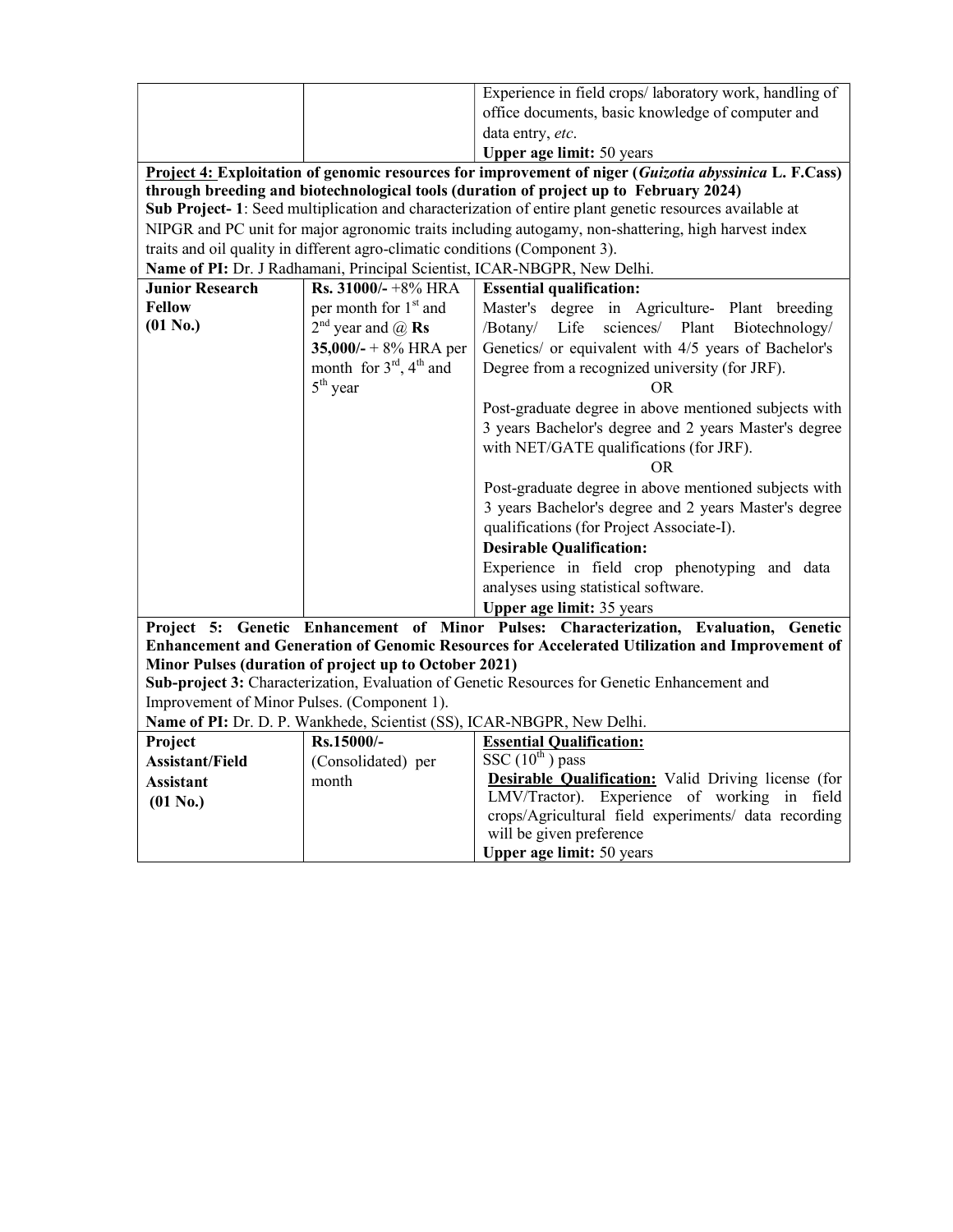### Terms and Conditions

- Minimum age should be 21 years as on date of interview.
- The posts are purely temporary and co-terminus with the project, selected candidate have no right to claim for regularization or absorption whatsoever in ICAR/NBPGR
- After selection, continuation of these temporary posts will be based on candidate's performance.
- Candidates having essential qualification will only be considered for interview.
- Candidate may choose the option of interview either in-person or online video conferencing.
- Only Indian citizens are eligible for appearing in the online/ Walk-in-interview.
- No TA/DA and official accommodation will be provided for appearing in the interview.
- The eligible candidates for the post of JRF/ Scientific Administrative Assistant/Field Worker/Project Assistant post will be shortlisted based upon the relevance of their qualification and experience to position.
- The decision of The Director, ICAR-NBPGR, New Delhi will be final and binding in all aspects.
- The Director, ICAR-NBPGR shall also reserve the right to terminate the contract of job as mentioned above, even before the completion of the project for which no appeal thereof shall be made
- Concealing of facts or canvassing in any form shall lead to disqualification or termination.
- The candidate intending to attend the interview, if any of his/her near or distant relative is an employee of the ICAR/NBPGR, have to declare his/her name, designation, nature of duties, relationship in advance in writing so as to reach the Officer-In-Charge, ICAR-NBPGR, Regional Station, Akola (nbpgr.akola@icar.gov.in) by  $09<sup>th</sup>$  July, 2020. If on the date of interview such declaration is furnished and found that his/her relative is an employee of ICAR/IARI, such candidates will not be allowed for interview.
- All the other candidates are also required compulsorily to furnish the declaration duly signed in the format annexed and submit on the date of interview.
- The eligible candidates (appearing for interview in-person / online video conferencing) are requested to send their duly filled scanned copy of Application Form affixing a passport size photograph on the top and declaration duly signed in the application form annexed with duly self-attested all supporting documents/ certificates such as (Proof for age, Category certificate, educational qualifications – Mark sheets & certificates from  $10^{th}$  class onwards, experience and research publication) only through email to nbpgr.akola@icar.gov.in on or before 09.07.2020 (up to 4.30 P.M). Proof of experience and publications also need to be submitted.
- The selected candidate will be required to produce medical certificate at the time of joining.
- Separate detailed guidelines to be followed for containing COVID19 during interviews will be conveyed to eligible candidates before the date of interview.
- In case of any disputes, it will be resolved in the jurisdiction of New Delhi court only.
- Candidates willing to apply for more than one post can mentioned the same in single application.
- The Director, ICAR-NBPGR reserves the right to cancel/postpone the interview without assigning any reason thereof.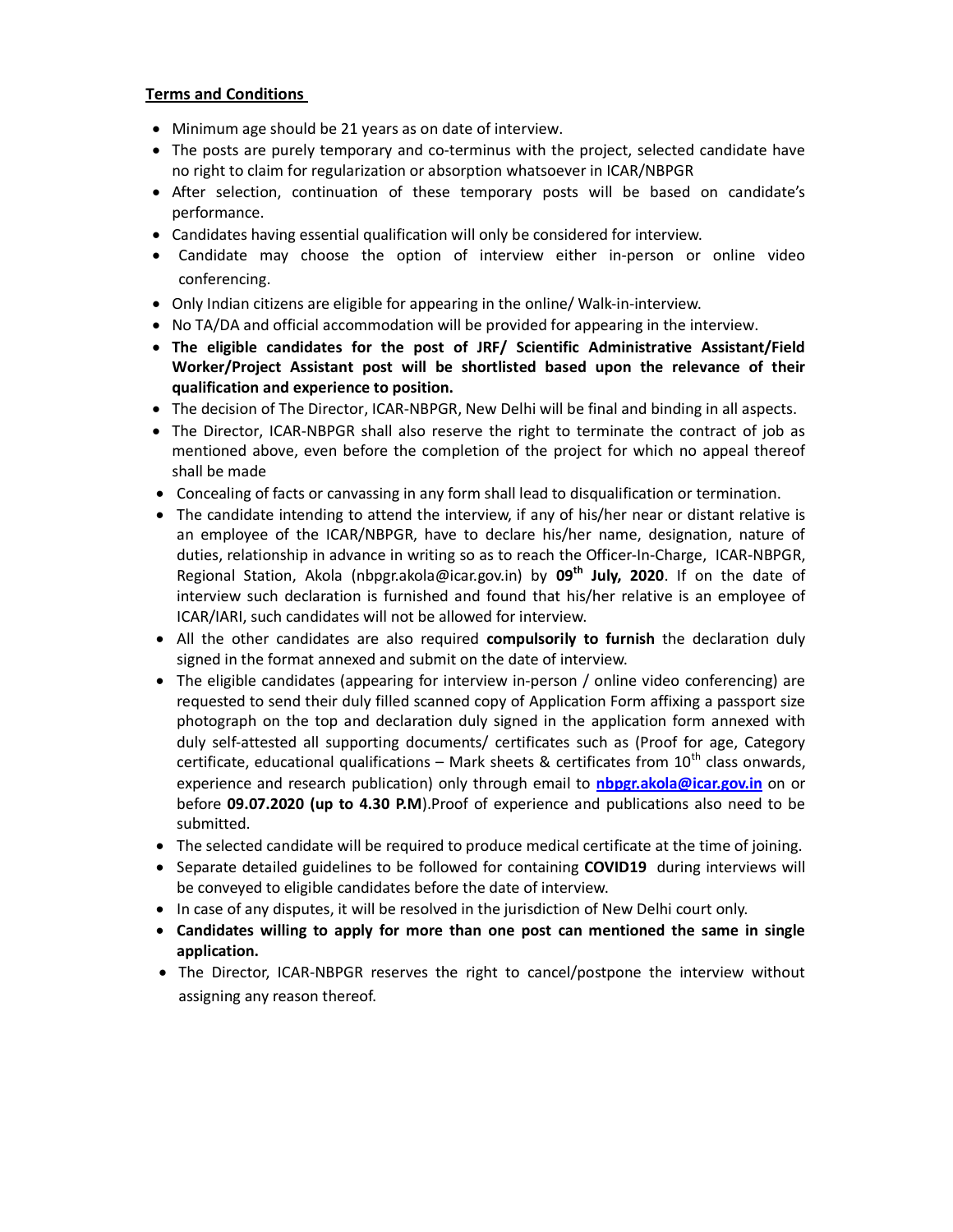## Application Form

# Application for the post of \_\_\_\_\_\_\_\_\_\_\_\_\_\_\_\_\_\_

| 1.  | Full Name (In Block letters)                                                | Affix recent                |
|-----|-----------------------------------------------------------------------------|-----------------------------|
| 2.  | Father's Name                                                               | Self attested<br>photograph |
| 3.  | Date of Birth (DD/MM/YYYY)                                                  |                             |
| 4.  | Age on (Last date of application)                                           |                             |
| 5.  | Address with pin code (a.<br>Permanent address and b. for<br>communication) |                             |
| 6.  | Mobile No.                                                                  |                             |
| 7.  | Email address                                                               |                             |
| 8.  | Sex                                                                         |                             |
| 9.  | Marital status                                                              |                             |
| 10. | Whether belongs to SC/ST/OBC<br>/General                                    |                             |

### 11. Educational Qualifications

| <b>Degree</b> | Specialization | <b>Board/University</b> | <b>Year of passing</b> | <b>Marks</b><br>obtained | Percentage |
|---------------|----------------|-------------------------|------------------------|--------------------------|------------|
|               |                |                         |                        |                          |            |
|               |                |                         |                        |                          |            |
|               |                |                         |                        |                          |            |
|               |                |                         |                        |                          |            |
|               |                |                         |                        |                          |            |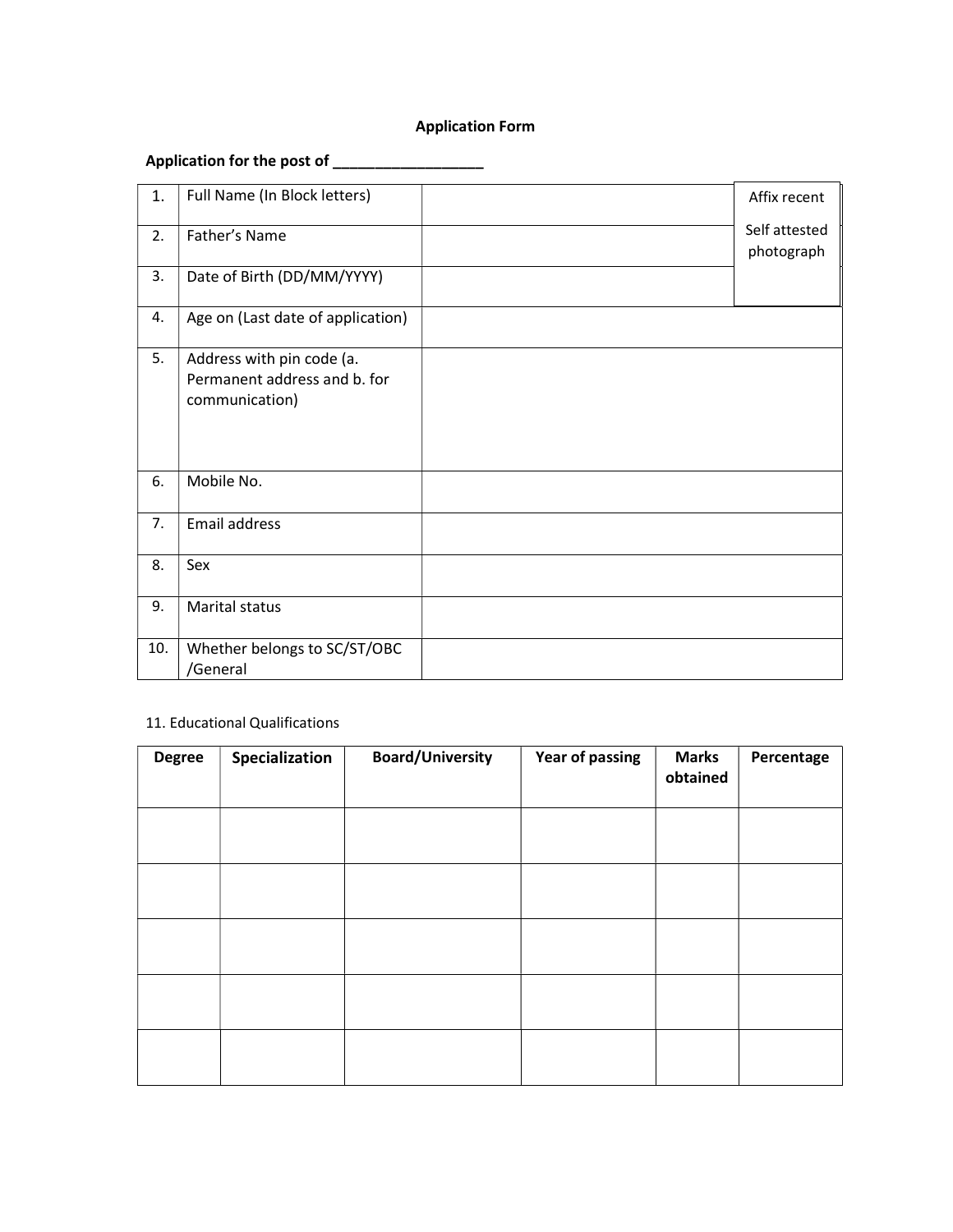### 12. Details of Experience (include experience of one year and above only)

| SI. No. | <b>Position held</b> | Employer | Period |    | <b>Total Experience</b> |
|---------|----------------------|----------|--------|----|-------------------------|
|         |                      |          | From   | To |                         |
|         |                      |          |        |    |                         |
|         |                      |          |        |    |                         |
|         |                      |          |        |    |                         |
|         |                      |          |        |    |                         |
|         |                      |          |        |    |                         |
|         |                      |          |        |    |                         |
|         |                      |          |        |    |                         |
|         |                      |          |        |    |                         |

13. Details of publications (only published research papers)

14. No objection certificate from present employer (If Applicable)

15. Additional information

16. Self-declaration regarding truthfulness in application

Signature of Candidate

#### **Declaration**

I also hereby declare that none of my near or distant relative is an employee of the Indian Council of Agricultural Research (ICAR)/National Bureau of Plant Genetic Resources (NBPGR). If found otherwise and in the event of non-declaring the same as prescribed in the advertisement, my candidature to the Interview and my selection to the post may be cancelled.

I \_\_\_\_\_\_\_\_\_\_\_\_\_\_\_\_\_\_\_\_\_\_\_\_\_\_\_\_\_\_\_\_\_\_ hereby declare that all statements made in the application form are true/ correct to the best of my knowledge and belief. In the event of any information being found false or incorrect, my candidature/appointment may be cancelled.

Date and Place:

Full name of the candidate: Signature Signature